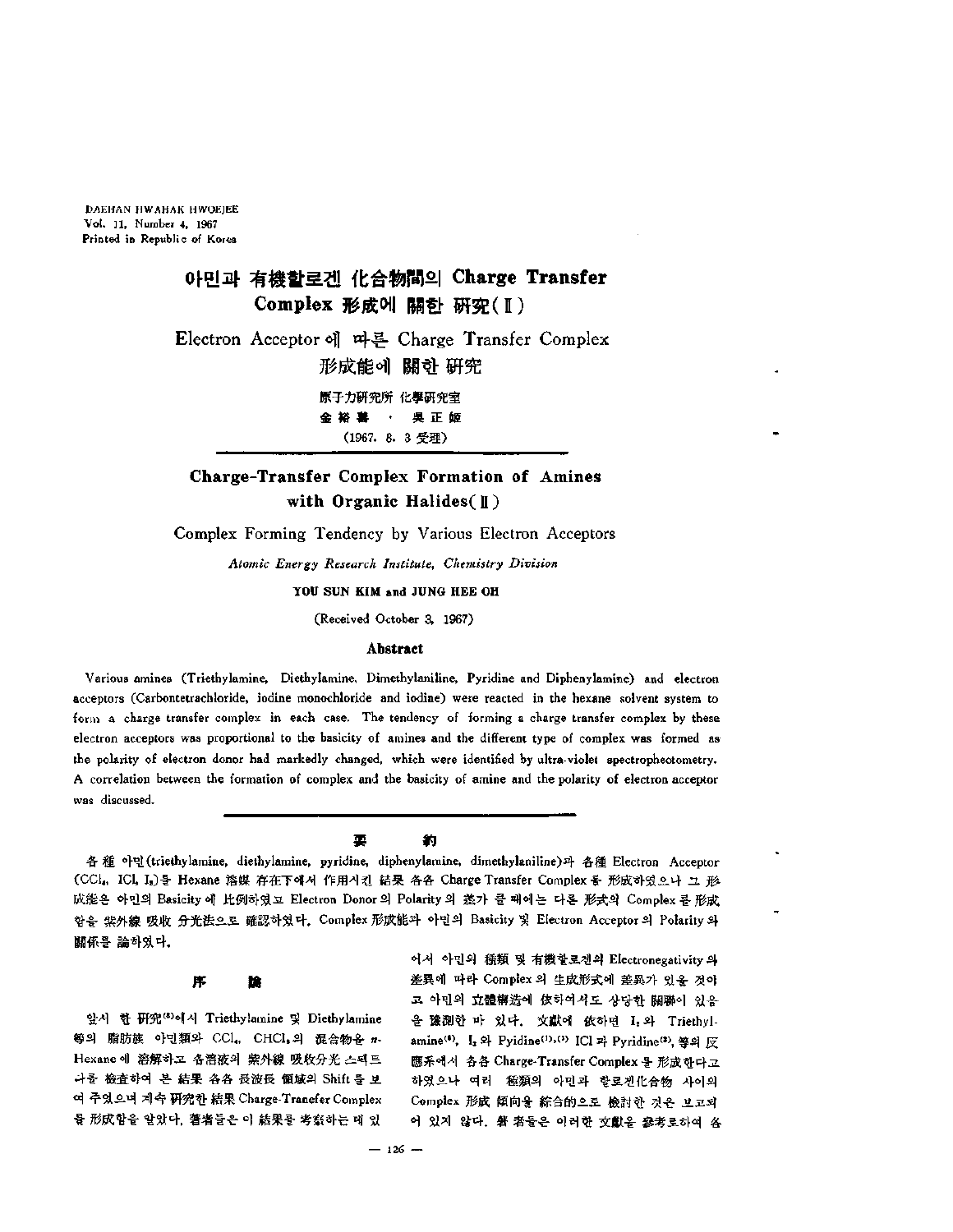種 아민의 Basicity 및 立體構造와 Electron Acceptor 의 Polarity 가 Charge Transfer Complex 形成에 미치는 影 轡을 檢討하여 보고자 하였다. 使用한 Electron Acceptor 로써는 試藥 關係上 CCl, I, ICl 만을 擇하였다.

使用한 아민으로는 脂肪族 및 芳香族아민을 擇하였 다, 特히 芳香族아민은 아민의 電子密度와 芳香核의 電 子密度間의 相互 强度에 따라 Charge-Transfer Complex 形成過程에 差異가 있을 수 있을 것이며, 共鳴效果 立 體效果 等으로 興味있는 結果를 보여줄 것으로 生覺하 였다. I, 및 ICl과 같은 Electron Acceptor 와 芳香族아 민 사이의 Complex 形成에 關하여서는 이미 硏究 論議 뒤 바 있으며 " Diethylamine 과 같은 化合物에서는 窒 素原子의 電子密度가 化合物內의 芳香族의 電子密度보 다 더 크다는 것이 報告되어 있어(?) 著者들은 이 登異 가 Charge-Transfer Complex에 如何히 影響되는가를 檢 討하고자 하였다.

모든 實驗的인 方法은 前實驗(6)과 同一하며 1:1分子 Complex 形成能과 Complex Type 關하여 前과 같이 Hildelrand(8) 方法에 依하여 檢討하였다.

#### \* æ

### **(A)**

前實驗(8)에 使用했던 것과 同一하며 새로 入手한 아민은 一級試藥(Wacko Chemical)을 使用, I, ICl 은 층류精製하였고 n-Hexane 은 精製하여 紫外線 Back

|  | Table 1. Formation Constants of a Charge Transfer |  |  |
|--|---------------------------------------------------|--|--|
|  | Complex in Amine-Halogen Compound System          |  |  |

| $\lambda$ (m $\mu$ ) | Amine         | Acceptor       |                      | $K^* \cdot c^*$ K $l$ /mole |
|----------------------|---------------|----------------|----------------------|-----------------------------|
| 275                  | Diethylamine  | I,             | $1.67\times10^{3}$   | 0.67                        |
| 285                  | n             | ICI            | $1.65\times10^{4}$   | $(a)$ 13.6                  |
| 280                  | 11            | ccl.           | 5.70                 |                             |
| 280                  | Triethylamine | I,             | $3.45\times10^{4}$   | 245                         |
| 285                  | n             | IC1            | $1.16\times10^{6}$   | 4.64                        |
| 300                  | n             | CCL            | 7.48                 | (b)-                        |
| 295                  | Pyridine      | I <sub>2</sub> | $8.50 \times 10^{3}$ | 13.6                        |
| 275                  | n             | ICI            | $7.0\times10^{4}$    | (c)98.2                     |
| 285                  | D. P. A.      | Ю              | $7.77\times10^{6}$   | 6210                        |
| 285                  | Ħ             | CCL.           | 50                   |                             |
| 285                  | D. M. A.      | Ŀ              |                      | (d)                         |
|                      |               | IC)            |                      | $\epsilon$                  |
|                      |               | cci.           | $8.7\times10^3$      | 130                         |
|                      |               |                |                      |                             |

*K;* equilibrium constant at 25°C

 $\cdot$   $l_i$ ; extinction constant of a complex

 $(a)$  At=300m $\mu$ . *K* is 13.8

(b)  $At = 280 m \mu$ . *K* is 0.096

- (c)  $At=295$ m $\mu$ . the plot becomes a curve
- (d) At all wave length region the pot shows curve.

(e) At all wave length region the plot shows & curve.

Ground 을 檢査한 다음 使用하였다.

### **(B)** 紫外線 吸收의 測定

IC1 4. 08<sup>X</sup> 10-4mole/Z *2}* n-Hexane Soln *S]* Stock Soln  $\frac{Q}{2}$  使用, Triethylamine  $2.21 \times 10^{-1}$ mole/l, Dieth-



**Figure** 1. Plot of  $A(L)\delta_D$  vs.  $1/C_D$  for the Mixture **of Amine and Halogen Compound (Iodine**

| Monochloride) |                              |  |  |  |  |  |
|---------------|------------------------------|--|--|--|--|--|
|               | (A) Diethylamine at 2=285mµ. |  |  |  |  |  |

- (B) Diphenylamine 285 "
- (C) Dimethylaniline 300  $''$
- (D) Pyridine 295  $\prime\prime$ <br>(E) Pyridine 275  $\prime\prime$
- (E) Pyridine 275  $\pi$ <br>(F) Triethylamine 285  $\pi$  $(F)$  Triethylamine
- 
- (G) Dimethylaniline 290 "



**Figure** 2. Plot of  $A(I)/\delta_D$  vs.  $I/C_D$  for the Mixture**of Amine and Iodine**

|                                  | $\mathbf{v}$ , assembly $\mathbf{v}$ with $\mathbf{v}$ |  |
|----------------------------------|--------------------------------------------------------|--|
| (A) Dimethyl aniline at 2=285mµ. |                                                        |  |

| . . |              |         |  |
|-----|--------------|---------|--|
|     | (B) Pyridine | $270 -$ |  |

| (C) Pyridine       | $295 -$   |  |
|--------------------|-----------|--|
| (D) Triethyl amine | $275$ $*$ |  |

(D) Triethyl amine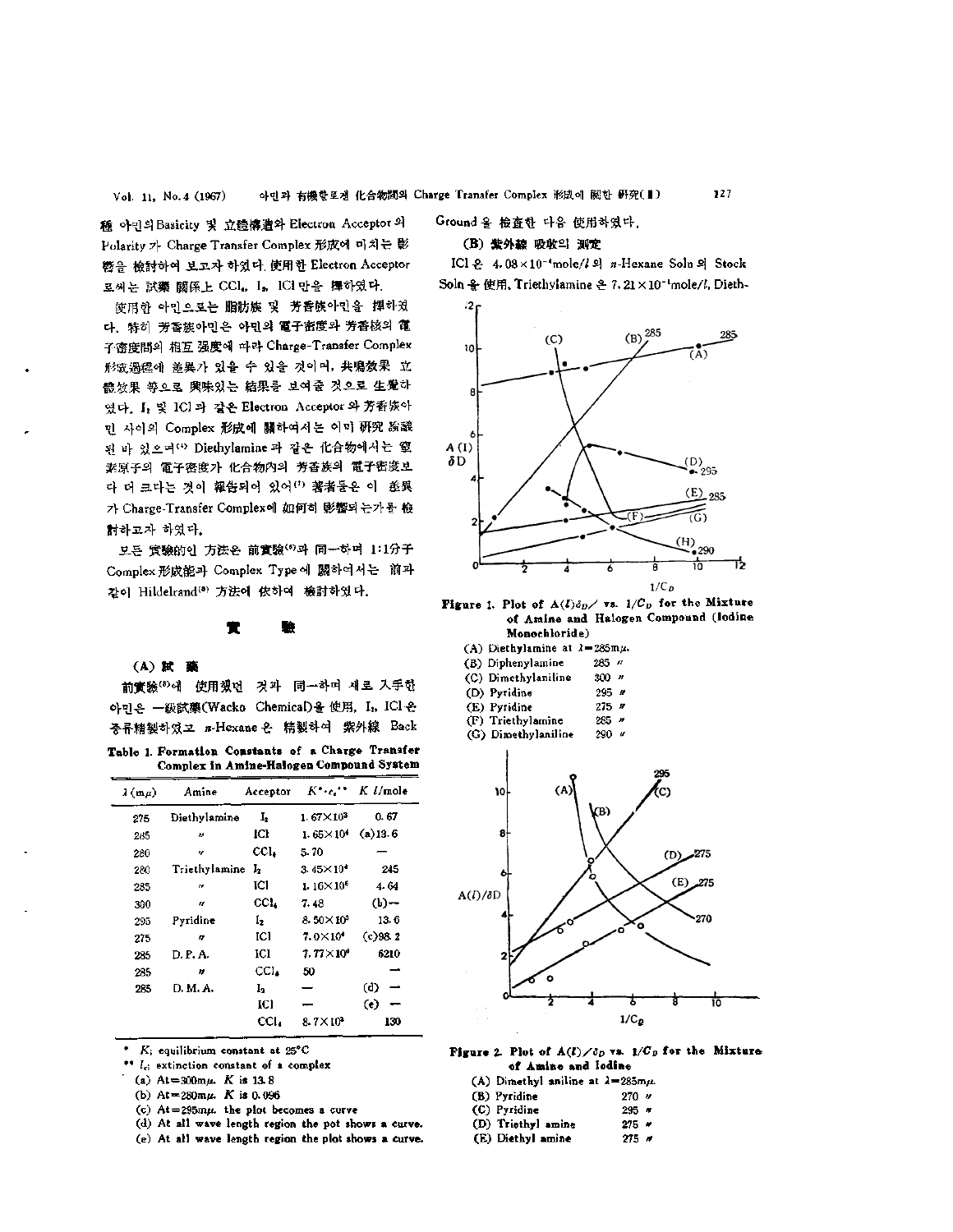

**Figure** . **Spectra of Mixtures of Iodfn« Monochlorfde and** Amines. (A) Diethyhmiue, (B) Triethylamine, (C) Piperidine and (D) Pyridine Dotted lines indicated the spectra of amine alone in *n*-hexane solvent



**Figure 4. Spectra of Mixtures of lotHae and Amines;** (A) Diethylamine, (B) Piperidine, (C) triethylamine, (D) Pyridine, and (E) Diphenylamine. Dotted lines are the spectra of amine alone in w-hexane.



### **Figure 5. and Amines;**

(A) Dimethylaniline, (B) Diphenyalmine, (C) Pyridine, (D) Diethylamine, and (E) Triethyl amine Dotted lines are the spectra of amines alone in n-Hexane.

ylamine  $-2.69 \times 10^{-1}$ mole/l,  $I_2 - 3.80 \times 10^{-4}$ mole/l, Pyridine  $\triangle$  9. 93 × 10<sup>-3</sup>mole/l, N, N-Dimethylaniline  $\triangle$ 3.18 $\times$ 10<sup>-2</sup> mole/l, CCL  $\geq$  10. 3mole/l, Diphenylamine 은 1.87×10<sup>-•</sup> mole/l 의 Stock Soln 을 名各 使用하였 다. 이들 Stock Soln 을 1/10 로 Dilute 하고 아민과 各種 할로겐과의 混合溶液읗 만든 다음 Beckman D. U Spectrophotometer 를 使用하여 1cm Silica Cell 을 써서 n-Hexane 을 標準試料로 삼고 紫外線 吸收 Spectra 를 測定하였다.

#### 葀 杲

Diethyl, 및 Triethylamine, Pyridine, D. P. A. D. M. A 等의 아민과 I, 과 ICI 과의 混合物을 n-Hexane 에 溶 解시켜서 만든 溶液의 紫外線 吸收 스펙트라를 各種아 민의 單獨 Spectra 와 比較하여 그린 것이 그림 3,4,5 얘 表示되어 있다. 이 그림에 보여주는 바와 같이 ICI !, 의 경우에 좀 아민과 混合溶液의 Spectra 를 比較해 볼 때 程度의 差異는 있으나 長波長 領域오로 모든 아인 의 Spectra 가 移動하고 있다. CCl4의 경우 Pyridine 을 제외한 모든 아민은 그 Spectra 가 長渡長 領域으로

*(AB), (A\ (B)* 아민 할로젠 홈함뭏<sup>1</sup> 악민, 할로겐와 Hexane soln 內의 浚度

ency ci 아민 할로젝化合物, complex, extinction coeff. (A°), (B°), 아민 할로겐 化合物의 초기 농도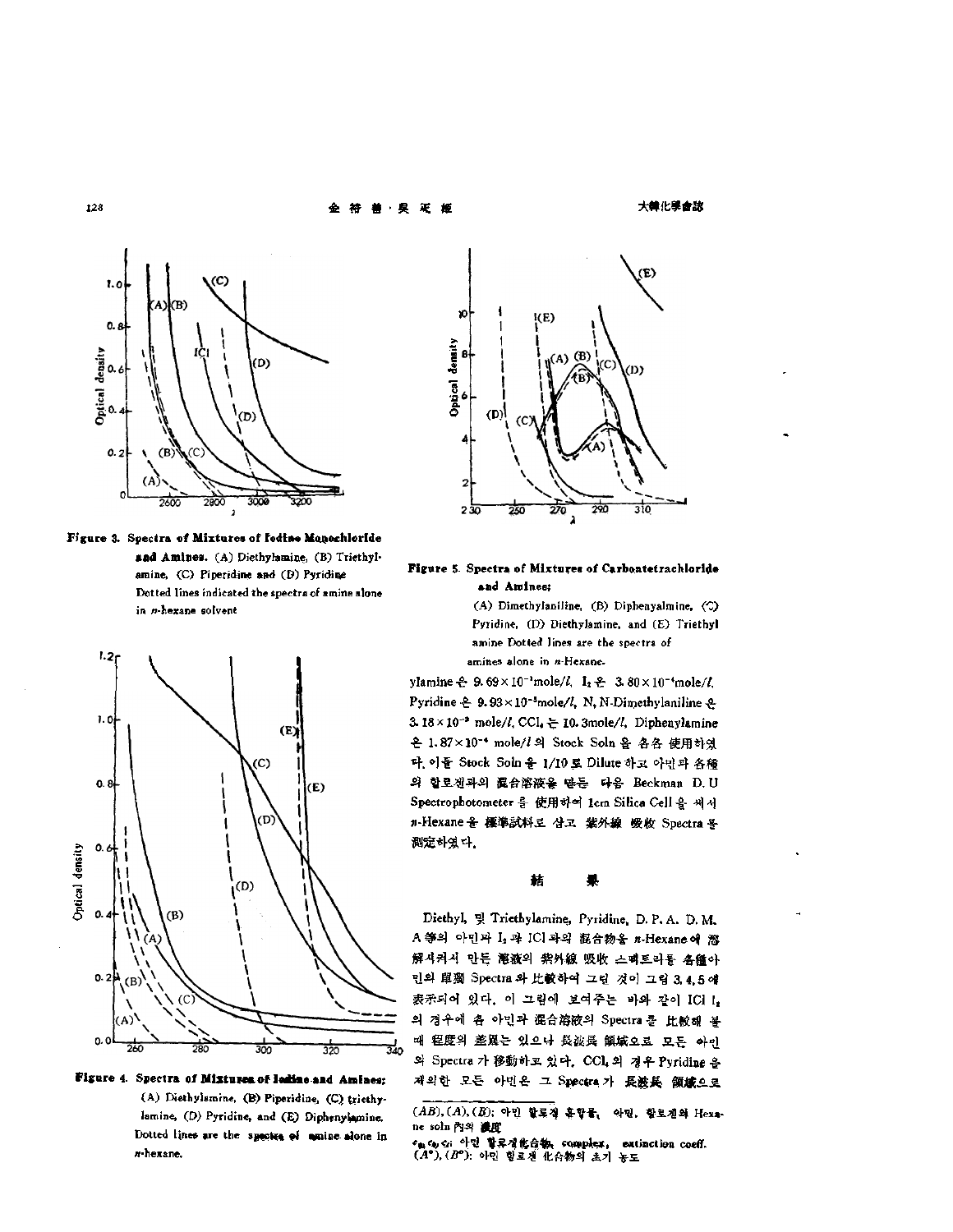Shift 가 일어나고 있다. 이들 混合液의 吸收 Spectra 의 長波長 領域으로의 移動이 아민과 CCl,, I, 및 ICl 사 여에 일어난 Lewis Acid-Base의 相互作用에 依한 1:1 Charge Transfer Complex 生成에 起因한다고 가정 다면

### $A+B = AB$

이 反應의 反應定數 K 를 Hildebrand 氏 法에 依하여 Shift 된 長波長 領域에서 計算하여 보면 各 濃度에서 값이 거이 一定値에 가깝다. 가장 종은 一定値의 Kee 값을 주는 波長 部分에서 Benesi-Hildebrand 兩氏 의 方法에 <sup>(4</sup>) 依혜  $A(l)/\delta D = 1/C_D$ 에 對해 Plot 하 면 各各의 경우 그림(1-2)에 表示한 바와 같다. 그림 예서 보여주는 바와 같이 Plot 된 線은 1/Cp 축에 對해 平行한 경우도 있고 상당한 경사를 보여주는 경우도 다.

Diethylamine, Triethylamine Pyridine의 I<sub>2</sub> 와의 Complex 는 Hildebrand 式의 Plot 에서 Slope 를 보여 주고 있다. Diphenylamine 경우는 測定値가 Negative Value 를 나타내 주고 있다.

D.M.A의 경우는 Curve를 나타내 주고 있다. ICI 과 욤 아민 사이의 Complex 인 경우는 Diethylamine 과 Triethylamine Pyridine 은 버슷한 程度의 Slope 를 보 여 주고 Diphenylamine 은 상당한 경사를 나타내고 있 다. D.M.A의 경우는 Curve 를 보여준다. CCL 와 아 민과의 Plot 에서는 Triethylamine 과 Diethylamine 은 原點에 거의 수렴하며 D.M.A 외 경우도 Slope가 상 당히 큰 값을 보여 주고 거이 原點에 가깝다. 이들 여 러 경우에 對해서 最小 自乘法에 依해서 K 값을 求해 보면 表 1 에 보여준 바와 같다.

#### 討 鑵

Diethylamine의 경우 ICI 과의 Complex 는 I, 의 Complex 와 마찬가지로 아민 單獨의 紫外線 吸收領域보다 Red Shift 를 보여주며 Hildebrand 氏의 方法에 依한 Plotting 으로부터 있는 바와 같이 Slope 보여주고 좋은 Linearity 를 보여준다. 이 아민과 ICL I, 및 CCl. 사이 生成된 Complex Plotting *K* 값을 比較해 보면 ICl>I2>CCL 의 順序로 Complex 를 形成하는 경 향이 감소함을 있다. CCL-Diethyl&mine 系에서 는 Complex Plotting 이 短波長 領域에서는 原點에 收 飲함으로 Hildebrand 氏等의 提議에 立脚한다면 Centact 型 Complex 가 生成하는 것같이 보이고 長波長 顧 域에서는 原點以上의 點에 收斂하나 거이 原點에 가까 움으로 弱한 Charge Transfer Complex 生成된 다고 불 수 있다. 따라서 이 反應系에서는 두 型의 Complex 가 混成한다고 할 수 있다. Polarity 가 强한 Electron Acceptor(I<sub>2</sub>, ICI)에서는 이러한 現象을 觀察할 수 없었 으며 反應系에서는 長波長 領域에서 Complex Piotting 이 原點 以上에서 收歛하였고 그 Slope 도컸었다. Triethylamine 의 境遇에서도 K 의 값이 I2의 경우가 ICI 의 Complex 보다 큰 값을 보여주고 있다. 特히 ICl 系에서는 Complex Plotting 의 Skope 가 거이 없고 횡축 平行에 가까움을 나타내고 있다. 現象으로 보아 서 Polarity 가 I, 보다 强한 Electron Acceptor 인 4Cl 系 에서는 True Complex 가까운 型式의 Complex反應 울 보여주는 것으로 生覺된다. 卽 Triethylamine과 CCL 의 反應系에서 앞서 硏究된 바에 依하면 (5) 短波 長 領域에서 Charge-Transfer Complex 型 Complex 生 成이 되나 K값이 적었고 長波長 領域에서는 本硏究에 서 觀察하였듯이 Contact Complex 가 形成되고 있어 야 아민系에서는 CCL의 境遇 두 型의 Complex 가 混成함 을 나타내고 있다. 이 實驗 結果는 암셔한 硏究에서(\*) 豫想한 觀點 卽 Amine 과 Acceptor 의 電子的 性質에 따 라 Complex 의 形成能에 限界가 있다는 觀點을 둿바 침하여 주는 것이다.

以上 脂肪族 아민의 實驗 結果만으로는 Electron Acceptor 作用을 說明하기 곤란하였음으로 實驗을 擴張 시켜 芳香族 아민과의 Complex 形成을 調査하여 보았 다. 이 反應系에서는 芳香族의 π-Electron 및 窒素原子 의 電子系가 共存하고 있는 關係로 Complex 形成이 복 잡하였으나 이미 報告된 L, ICI 과의 芳香族核의 Complex 形成結果(\*) 및 本研究結果인 脂肪族 아민과의 反 應을 함계 考察할 때 興味있는 結果를 보여주고 있다. 한편 앞서 觀察한 脂肪族 아민과의 實驗 結果를 說明하 는 베에도 도움이 되었다. Pyridine의 경우 ICl과 I2 와의 Complex 는 여러 波長에서 C(I)/A 를 Hildebrand 氏法으로 Plot 하여 보았드니 야러 가지 複雜한 形態가 나타났다. U.V. Spectra 自身은 Red Shift 를 보여줌 으로 Charge Transfer Complex 形成하는 것을 判斷 할 수 있었으나 Hildebrand 氏法에 依한 Plot 가 複雜함 으로 文獻에 報告한 바와 같이<sup>(1,3)</sup> 1:1,1:3 等의 여러 가지 Complex 가 混成함을 觀察할 수 있었다. 그러나 1:1 Complex 豆 生覺되는 波長領域의 Complex Plot 는 相當한 Slope 를 갖고 있음으로 相當量의 1:1 Charge-Transfer Complex 가 生成되고 있음을 보여주고 있다. Pyridine 分子內에는 Complex 를 形成할 수 있는 位置가 N 와 pyridine 核에 있는 π-Electron 의 두 가지 있어서 一律的으로 어느 한축예만 acceptor 가 結合한다 고 生覺할 수 없다. 특히 Pyridine分子는 아래와 같은 共 鴨에 依해 Pyridine 自身의 Basicity 가 弱化되어 있으나 I2JC1 같은 强한 Acceptor 와는 Charge-Transfer Com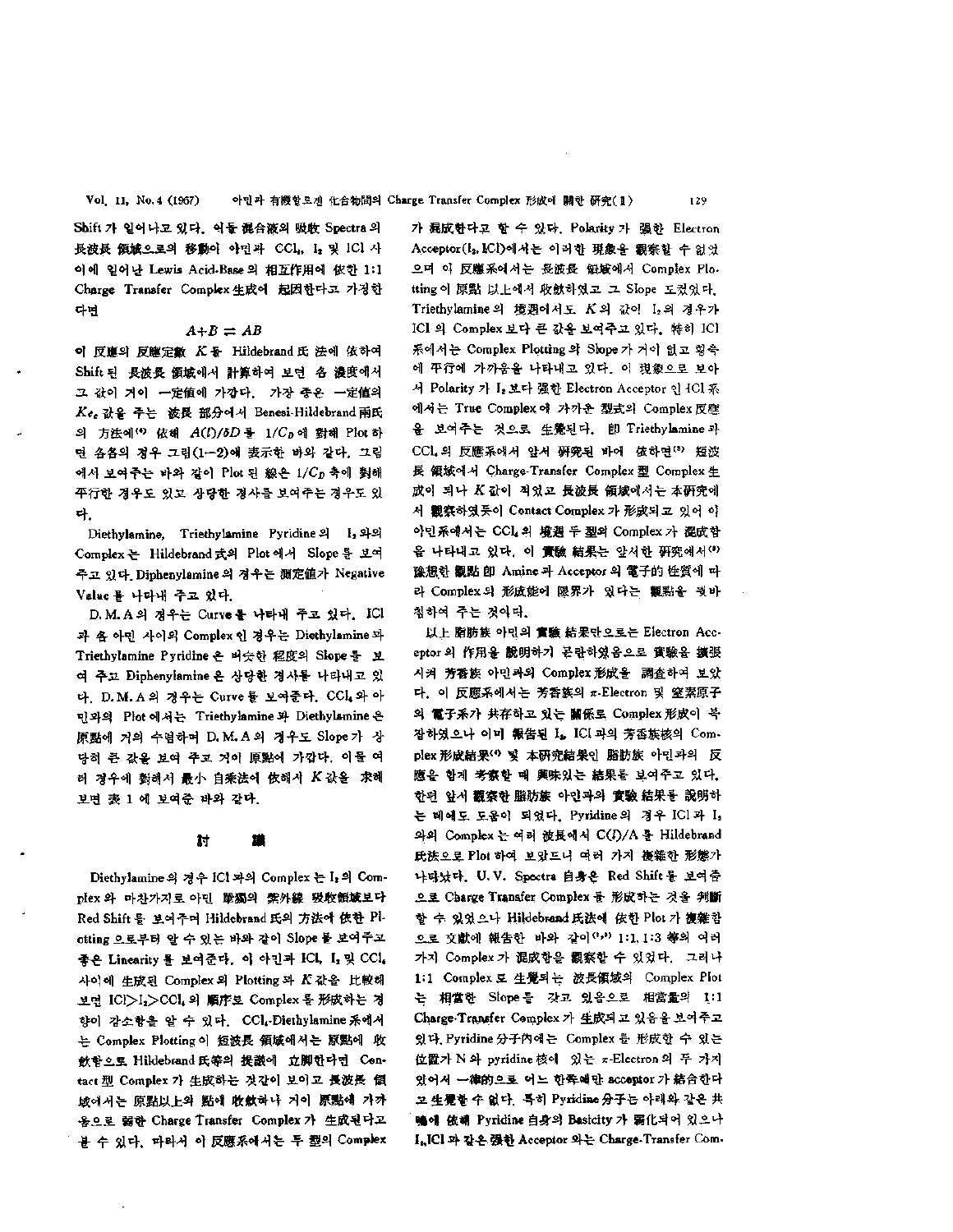plex 를 形成할 可能性이 있음으로 여러 가지의 Complex 가 나타난다고 불 수 있다. 그러나 CCl, Pyridine 系에 서는 그 UV Spectra 에서 볼 수 있는 바와 같이 오히려



短波長으로의 Shift 일어 나므로 Charge-Transfer Complex 를 全혀 形成하지 않는 것으로 보이는데 이것 은 CCL 가 弱한 Acceptor 이어서 Pyridine 核 및 窒素 原子와 Complex 를 形成하지 못함을 말한다. Pyridine 과 I<sub>s</sub>, 및 ICl 系에서는 Complex Formation 에 있어 K 값 이 Diethyl 및 triethyl amine의 것보다 크므로 (表 1) Pyridine 의 窒素原子의 Electron Donation이 Diethyl 및 triethyl amine의 것보다 크다고 判斷할 수 있으나 CCL와는 Pyridine 이 全혀 Complex 을 만들지 않으므 로 이 結果로 보아서 I, ICI은 Pyridine의 窒素原子 보다는 主로 Pyridine 身과 Complex Formation 한다고 볼 수 있다. Pyridine의 窒素原子의 電子가 共 鳴에 依하여 Pyridine 核에 Diffuse 되어 있는 것은 여 터 가지 다른 實驗 事實에 依하여서도 證明되고 있 다.

Diphenylamine 은 그 分子構造가 두 개의 Benzene 核 과 -NH로 되어 있고 芳香核과 窒素原子 兩側에서 Electron Donation 할 수 있으므로 1:1 以外의 여러 가 지의 Complex 를 形成하리라고 豫想하였으나 ICl 과 같 은 강한 Acceptor 와만 Charge-Transfer Complex 를 形 成하고 I, 나 CCl, 와는 Complex 를 形成하지 않았다. 分子內의 窒素原子만을 고려한다면 N— 의 basicity 가 대단히 작고 兩側에 있는 核으로 因한 Steric-Effect 로 Complex 形成이 방해되여 있다고 生覺할 수 있다. 한편 Diphenylamine 의 窒素原子의 電子密度는 2個의 芳香核과의 共鳴效果에 依하여 芳香核에 diffuse 될 可 能性이 있다.



그러나 Diphenylamine 分子 中에는 Benzene 이 두 개 있으므로 이것이 I, or ICI 과 같은 强한 Acceptor 와 Complex 를 形成할 수 있을 것으로 豫想되었으나 實驗 結果, Complex 의 生成이 거어 觀察되지 못하였음으로

이 點에 對하여서는 석연하지 못하였다. 著者들의 考察: 로서는 Diphenylamine의 分子全體의 立體 配置上 2 個의 芳香核과 窒素가 結合되여 있음으로 Complex 形 成에 充分한 立體要件(Steric Requirement)을 滿足시켜 주지 못함에 起因된다고 生覺된다.

Dimethylaniline 의 實驗結果를 보면 이 考察의 妥當性 間接的으로 確證하여 *주고* 있다. Dimethylanilin 온 Hildebrand Plot 上에서는 CCl, 와는 1:1의 Charge-Transfer Complex 를 形成한다. 이것은 N-Base 의 Basicity 가 Benzene 核보다 상당히 커서 D. P. A 나 Pyridine-의 경우와 달리 CCL 와 같의 비교적 약한 Acceptor 와 도 Charge Transfer Complex 를 이룬다고 본다. L+ ICI의 경우는 直線이 아니고 曲線을 나타내고 있는 것을 보아 N—原子와 상당한 Complex 를 形成하는 外에도 강한 Acceptor 인 I, 나 ICl 에 對해서는 Benzene 核과 Complex 를 形成하기 때문에 1:1 以外에 여러 가지 卽 1:n의 Complex 가 生긴다고 본다. 卽 Dimethylaniline 의 경우는 Benzene 核에 對한 Complex 生成에 充分한 立體要件을 가추고 있고 Diphenylamine 보다는 立體 해가 작아서 Complex 生成이 可能함을 말한다. 같은 種類의 Acceptor 에 對해 아민들의 Complex 形成 경향 을 相互比較하여 보면 Triethylamine 과 Diethylamine 에서는 Triethylamine 이 Diethylamine 보다 1:1 Charge-Transfer Complex 를 더잘 만든다고 불 수 있다. 電子密 度를 보면 Triethylamine Diethylamine 보다 Basicity 가 强하지만 Triethylamine 이 立體的 방해가 Diethylamine 보다 커서 그 Basicity 가 Diethylamine 보다 작다 것이 從來의 觀點이다. Complex 形成 反應에서는 이 觀點과 相反되고 있으며 이것을 說明하는 데 있어 著 者들은 Charge Transfer Complex 의 Bond Length 가 Normal Covalent Bond 보다 길어서 Steric Effect를 적 게 받기 때문이라고 考察하였다. 文獻을 참조한 結果 Triethylamine 의 경우 I<sub>2</sub> 와의 Charge-Transfer Complex Bond 길이 Covalent Bond Length Van der Waals Radii 의 中間點에 位置한다는 것이 報告되고 있음을 알 았으나(OI, 以外의 Acceptor 에 對한 Data 는 報告된 것이 없었다. Pyridine 이나 Diphenylamine 또는 D. M. A 와 같이 Benzene核이 分子內에 存在할 Aliphatic Amine 의 경우보다는 더욱 복잡하여 Acceptor 에 따르는 Co.nplex 形成能을 比較하기 困難하였으나 1:1 Complex 뿐 만 아니라 acid로 作用하는 Acceptor의 强度에 따라 1:n 型의 Complex 로 同時에 生成된다는 것을 確認할 있었으며 分子의 立體構造에 따라 Complex 形成能 예 差異가 있음을 確認할 수 있었다.

卽 各 Acceptor 가 받는 立體방해 效果가 Complex bond 의 길이에 따라서 各各 다르다고 가정하여야만 說